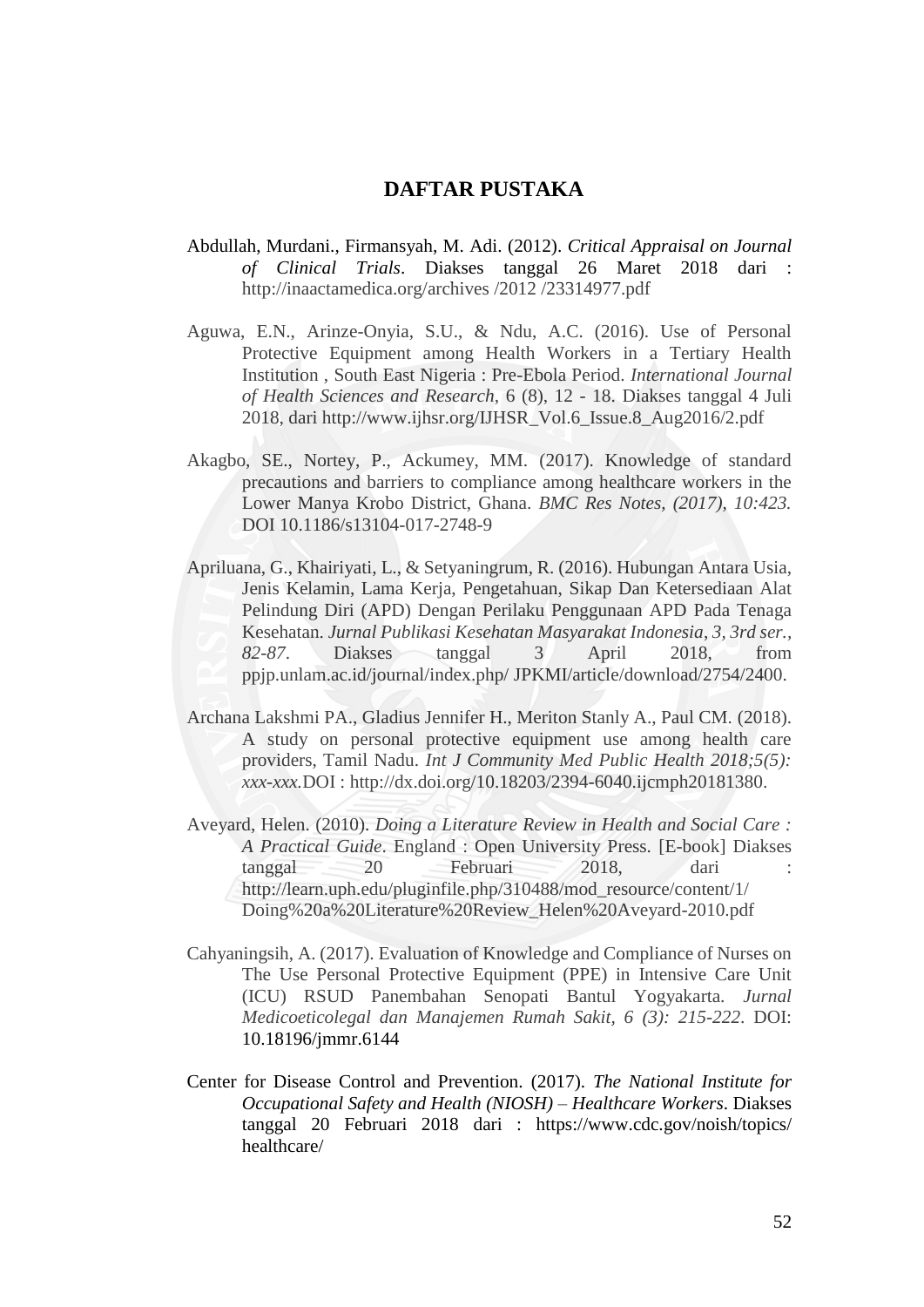- Center for Disease Control and Prevention. (2016). *Protecting Healthcare*  Personnel. Diakses tanggal 20 Februari 2018 dari <https://www.cdc.gov/hai/prevent/ppe.html>
- Clinical Excellence Commission. (2017). Infection Prevention and Control Policy. *NSW Health*, (2017, Juni 7), 1-30. Diakses tanggal 22 Februari 2018, from [http://www1.health.nsw.gov.au/pds/ActivePDSDocuments/](http://www1.health.nsw.gov.au/pds/ActivePDSDocuments/%20PD%202017%20_013.pdf)  [PD 2017 \\_013.pdf](http://www1.health.nsw.gov.au/pds/ActivePDSDocuments/%20PD%202017%20_013.pdf)
- Compliance. (n.d.). Diakses tanggal 22 Februari 2018, dari https://www.merriamwebster.com/compliance
- Ingham, Rebecca. (2014). A Nurses' Guide To The Critical Reading of Research. *Australian Journal of Advanced Nursing, Volume 32 No. 1*. Diakses tanggal 20 Februari 2018 dari : [http://www.ajan.com.au/Vol32/Issue3/](http://www.ajan.com.au/Vol32/Issue3/%204Broomfield.pdf)  [4Broomfield.pdf](http://www.ajan.com.au/Vol32/Issue3/%204Broomfield.pdf)
- Intrapersonal. (n.d.). Diakses tanggal 1 Agustus 2018, dari http://www. yourdictionary.com/intrapersonal
- Intrapersonal. (n.d.). Diakses tanggal 1 Agustus 2018, dari https://www.merriamwebster.com/intrapersonal
- Irzal. (2016). Dasar-Dasar Kesehatan dan Keselamatan Kerja (1st ed.). Diakses 1 Maret 2018, dari [https://books.google.co.id/books/about/Dasar\\_Dasar](https://books.google.co.id/books/about/Dasar_Dasar) \_Kesehatan\_dan\_Keselamatan\_Ke.html?id=D-VNDwAAQBAJ&redir\_ esc=y
- McGraw, CD., Tennat, Inggrid., Harding, H.E., Cawich, SO., Crandon, IW., Walters, CA. (2012). Healthcare workers' attitudes to and compliance with infection control guidelines in the operating department at the University Hospital of the West Indies, Jamaica. *International Journal of Infection Control 2012, v8:i3.* DOI : 10.3396/ijic.v8i3.023.12
- Mercy Hospital. (2017). *Personal Protective Equipment – Infection Prevention and Control*. Dikases tanggal 22 Februari 2018 dari : [https://www.mercyhospital.org.nz/files/dmfile/PPE InfectionControl.pdf](https://www.mercyhospital.org.nz/files/dmfile/PPE%20InfectionControl.pdf)
- Myers, G., (2014). *Psikologi Sosial*. Jakarta: Salemba Humanika. Diakses tanggal 3 Maret 2018, dari [http://library.um.ac.id/free-contents/index.php/buku/](http://library.um.ac.id/free-contents/index.php/buku/%20detail/)  [detail/p](http://library.um.ac.id/free-contents/index.php/buku/%20detail/)sikologi-sosial-social-psychology-buku-1-david-g-myers-40466.html Sent from Mail for Windows 10
- Neo, F., Edward, KL., & Mills, C. (2012) Current evidence regarding noncompliance with personal protective equipment – an integrative review to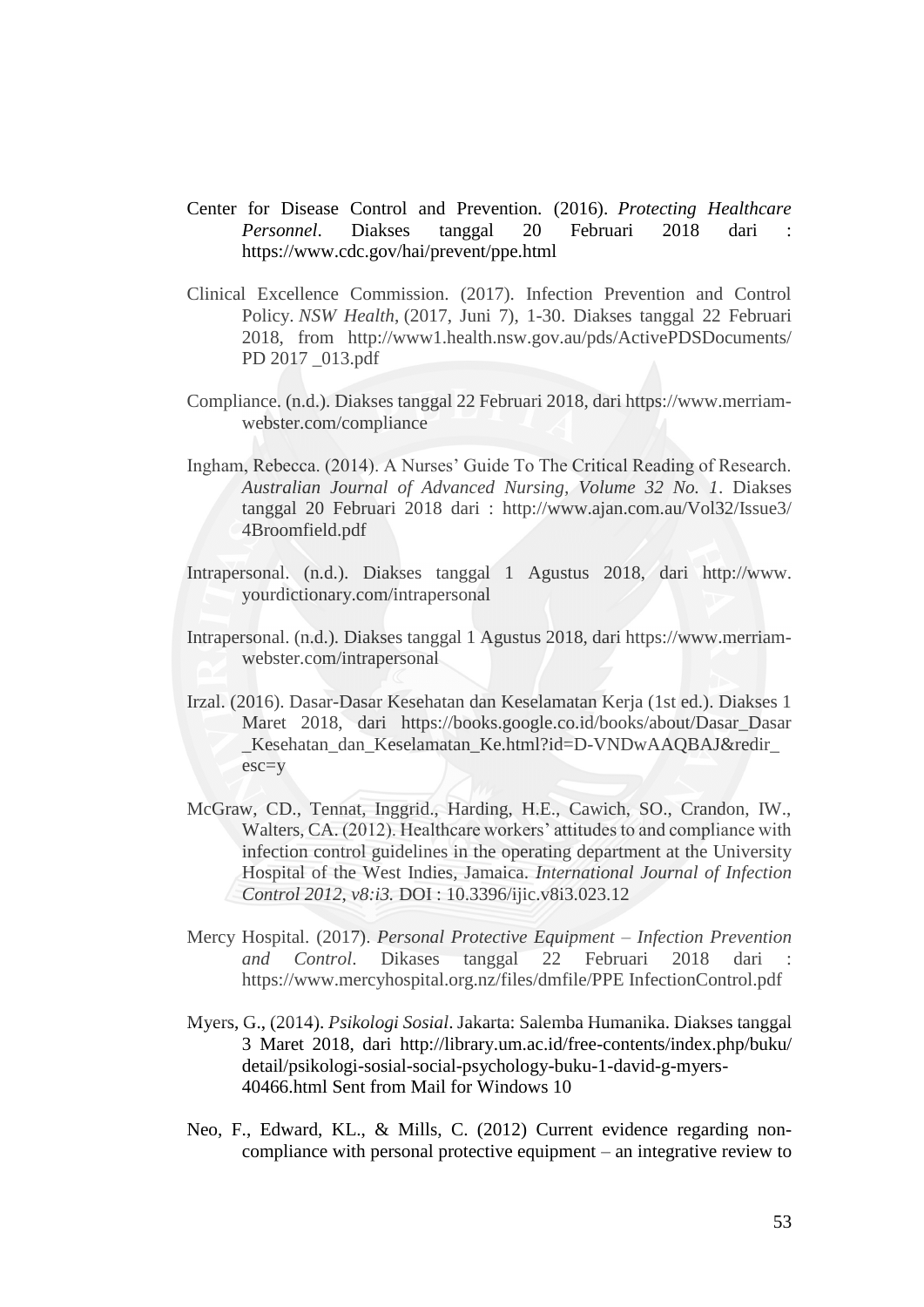illuminate implications for nursing practice. *Australian College Of Perioperative Nurses, 25(4):22-26*. Diakses tanggal 31 Juli 2018, dari https://www.researchgate.net/publication/235712685 Current evidence regarding non-compliance with personal protective equipment -\_An\_integrative\_review\_to\_illuminate\_implications\_for\_nursing\_practic e

- Neo, F., Edward, KL., & Mills, C. (2013) Understanding compliance with protective eyewear amongst peri-operative nurses: A phenomenological inquiry. *Australian Journal of Advanced Nursing, 31 (1), 20 - 27*. Diakses tanggal 4 Juli 2018, dari http://connection.ebscohost.com /c/articles/93385026/understanding-compliance-protective-eyewearamongst-peri-operative-nurses-phenomenological-inquiry
- Okello, TR., Kansisme., Odora, J., Apio, JA., Pecorella, I.(2017). Barriers and Factors Affecting Personal Protective Equipment Usange in St. Mary's Hospital Lacor in Northern Uganda. *East & Central Journal of Surgery, 22(1).* DOI : 10.4314/ecajs.v22i1.8
- Onyia, S. A., Ndu, A., Aguwa, E., Modebe, I., & Nwamoh, U. (2018). Knowledge and Practice of Standard Precautions by Health-Care Workers in a Tertiary Health Institution in Enugu, Nigeria. *Nigerian Journal of Clinical Practice, 21(2), 149-155*. doi:10.4103/njcp.njcp\_69\_17
- Peraturan Menteri Kesehatan Republik Indonesia Nomor 27 tahun 2017 tentang Pedoman Pencegahan dan Pengendalian Infeksi di Fasilitas Pelayanan Kesehatan.
- Pertiwi, Oktasari Aruma., Novrikasari., dan Lestari, Mona. (2016). Analisis Faktor yang Berhubungan dengan Kepatuhan Penggunaan Alat Pelindung Diri (APD) pada Petugas Laboratorium Klinik RSUD Dr. Ibnu Sutowo Baturaja, Jurnal Ilmu Kesehatan Masyarakat, Nomor 02 Juli 2016, Diakses tanggal 09 April 2018 dari [https://media.neliti.com/media/publications](https://media.neliti.com/media/publications%20/58020-ID-analysis-of-factors-related-to-complianc.pdf) [/58020-ID-analysis-of-factors-related-to-complianc.pdf](https://media.neliti.com/media/publications%20/58020-ID-analysis-of-factors-related-to-complianc.pdf)
- Riyanto, D. A. (2016). Faktor-faktor Yang Mempengaruhi Kepatuhan Perawat Dalam Penggunaan Alat Pelindung Diri Di Rumah Sakit Sari Asih Serang. Provinsi Banten. *Ejournal.stikesborromeus.* Diakses tanggal 3 Maret 2018 dari<http://ejournal.stikesborromeus.ac.id/file/5-8.pdf>
- Setiasih, Y. A., & Dewi, A. (2017). Action Research Penggunaan Alat Pelindung Diri di Kamar Bersalin Rumah Sakit "JIH". *UMY Repository*,(2017), 1-6. Diakses tanggal 28 Februari 2018, dari [http://repository.umy.ac.id/](http://repository.umy.ac.id/%20handle/123456789/12462)  [handle/123456789/12462](http://repository.umy.ac.id/%20handle/123456789/12462)